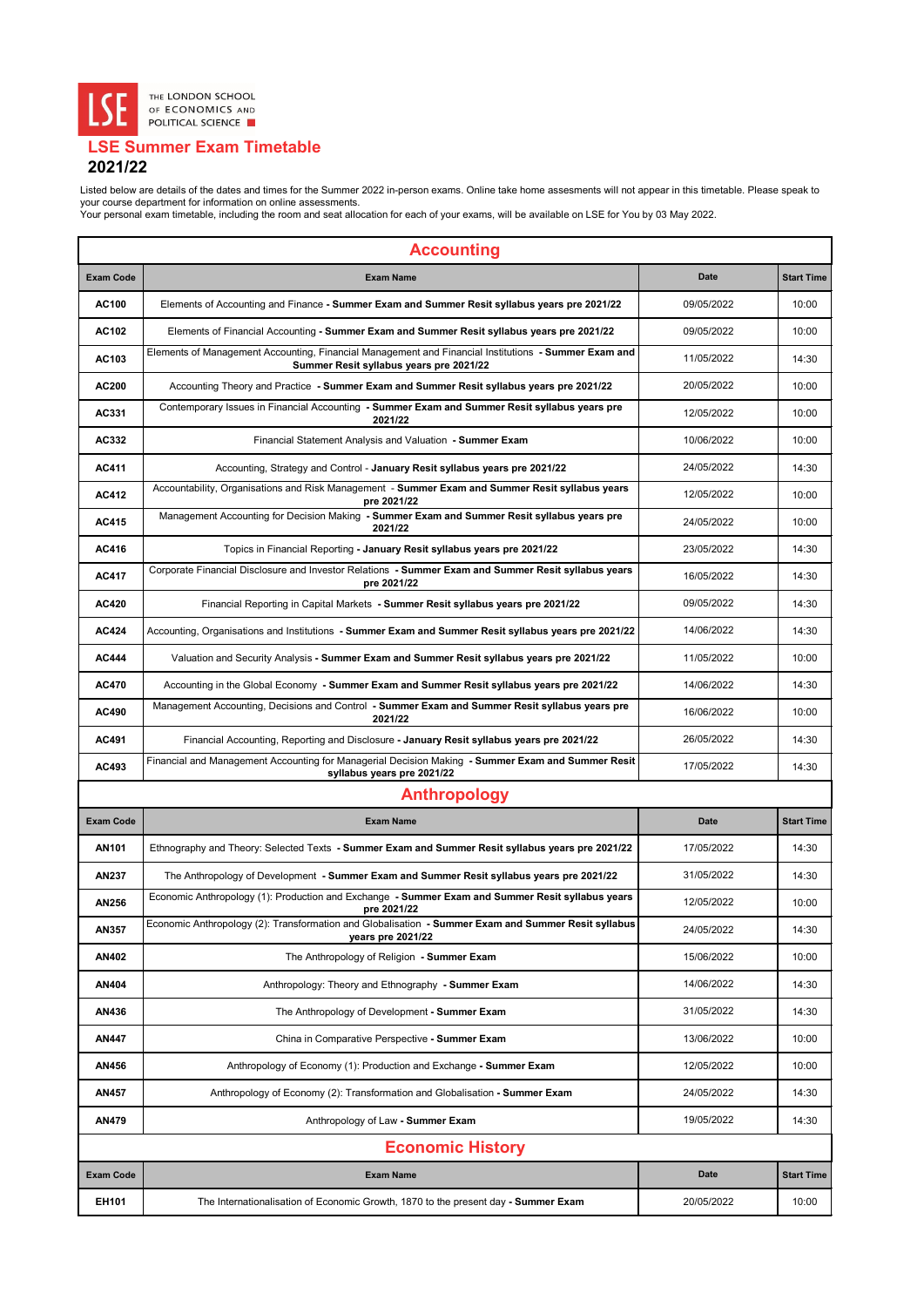| <b>Economics</b> |                                                                                        |             |                   |
|------------------|----------------------------------------------------------------------------------------|-------------|-------------------|
| <b>Exam Code</b> | <b>Exam Name</b>                                                                       | <b>Date</b> | <b>Start Time</b> |
| <b>EC100</b>     | Economics A - Summer Resit syllabus years pre 2021/22                                  | 30/05/2022  | 14:30             |
| <b>EC102</b>     | Economics B - Summer Resit syllabus years pre 2021/22                                  | 10/05/2022  | 10:00             |
| <b>EC1A1</b>     | Microeconomics   - Summer Exam                                                         | 12/05/2022  | 10:00             |
| <b>EC1B1</b>     | Macroeconomics   - Summer Exam                                                         | 23/05/2022  | 14:30             |
| EC1B3            | Macroeconomics I - Summer Exam                                                         | 10/05/2022  | 10:00             |
| EC1B5            | Macroeconomics   - Summer Exam                                                         | 30/05/2022  | 14:30             |
| <b>EC1C1</b>     | Econometrics I - Summer Exam                                                           | 16/05/2022  | 14:30             |
| <b>EC201</b>     | Microeconomic Principles   - Summer Exam and Summer Resit syllabus years pre 2021/22   | 12/05/2022  | 14:30             |
| <b>EC202</b>     | Microeconomic Principles II - Summer Exam and Summer Resit syllabus years pre 2021/22  | 12/05/2022  | 14:30             |
| <b>EC210</b>     | Macroeconomic Principles - Summer Exam and Summer Resit syllabus years pre 2021/22     | 16/05/2022  | 10:00             |
| <b>EC220</b>     | Introduction to Econometrics - Summer Exam and Summer Resit syllabus years pre 2021/22 | 13/05/2022  | 10:00             |
| <b>EC221</b>     | Principles of Econometrics - Summer Exam and Summer Resit syllabus years pre 2021/22   | 13/05/2022  | 10:00             |
| <b>EC230</b>     | Economics in Public Policy - Summer Exam                                               | 31/05/2022  | 10:00             |
| <b>EC301</b>     | Advanced Economic Analysis - Summer Exam and Summer Resit syllabus years pre 2021/22   | 10/05/2022  | 10:00             |
| <b>EC302</b>     | Political Economy - Summer Exam and Summer Resit syllabus years pre 2021/22            | 07/06/2022  | 10:00             |
| <b>EC307</b>     | Development Economics - Summer Exam                                                    | 17/05/2022  | 10:00             |
| <b>EC309</b>     | Econometric Theory - Summer Exam                                                       | 23/05/2022  | 10:00             |
| <b>EC310</b>     | Behavioural Economics - Summer Exam and Summer Resit syllabus years pre 2021/22        | 08/06/2022  | 14:30             |
| <b>EC313</b>     | Industrial Economics - Summer Exam                                                     | 15/06/2022  | 10:00             |
| <b>EC315</b>     | International Economics - Summer Exam and Summer Resit syllabus years pre 2021/22      | 13/06/2022  | 14:30             |
| <b>EC317</b>     | Labour Economics - Summer Exam                                                         | 16/05/2022  | 14:30             |
| <b>EC319</b>     | Games and Economic Behaviour - Summer Exam                                             | 31/05/2022  | 10:00             |
| <b>EC321</b>     | Monetary Economics - Summer Exam                                                       | 18/05/2022  | 10:00             |
| <b>EC325</b>     | Public Economics - Summer Exam and Summer Resit syllabus years pre 2021/22             | 23/05/2022  | 10:00             |
| <b>EC333</b>     | Problems of Applied Econometrics - Summer Exam                                         | 24/05/2022  | 10:00             |
| <b>EC402</b>     | Econometrics - January Resit syllabus years pre 2021/22                                | 19/05/2022  | 14:30             |
| <b>EC402</b>     | Econometrics - Summer Exam and Summer Resit syllabus years pre 2021/22                 | 11/05/2022  | 10:00             |
| <b>EC411</b>     | Microeconomics - January Resit syllabus years pre 2021/22                              | 09/05/2022  | 14:30             |
| <b>EC411</b>     | Microeconomics - Summer Exam and Summer Resit syllabus years pre 2021/22               | 18/05/2022  | 10:00             |
| <b>EC413</b>     | Macroeconomics - January Resit syllabus years pre 2021/22                              | 23/05/2022  | 14:30             |
| <b>EC413</b>     | Macroeconomics - Summer Exam and Summer Resit syllabus years pre 2021/22               | 25/05/2022  | 14:30             |
| <b>EC417</b>     | Advanced Macroeconomics - January Resit syllabus years pre 2021/22                     | 10/05/2022  | 14:30             |
| <b>EC417</b>     | Advanced Macroeconomics - Summer Exam and Summer Resit syllabus years pre 2021/22      | 25/05/2022  | 10:00             |
| <b>EC421</b>     | International Economics - Summer Exam                                                  | 08/06/2022  | 10:00             |
| <b>EC423</b>     | Labour Economics - Summer Exam and Summer Resit syllabus years pre 2021/22             | 08/06/2022  | 10:00             |
| <b>EC424</b>     | Monetary Economics - Summer Exam and Summer Resit syllabus years pre 2021/22           | 08/06/2022  | 10:00             |
| <b>EC426</b>     | Public Economics - Summer Exam                                                         | 08/06/2022  | 10:00             |
| <b>EC427</b>     | The Economics of Industry - Summer Exam and Summer Resit syllabus years pre 2021/22    | 08/06/2022  | 10:00             |
| <b>EC428</b>     | Development and Growth - Summer Exam and Summer Resit syllabus years pre 2021/22       | 07/06/2022  | 10:00             |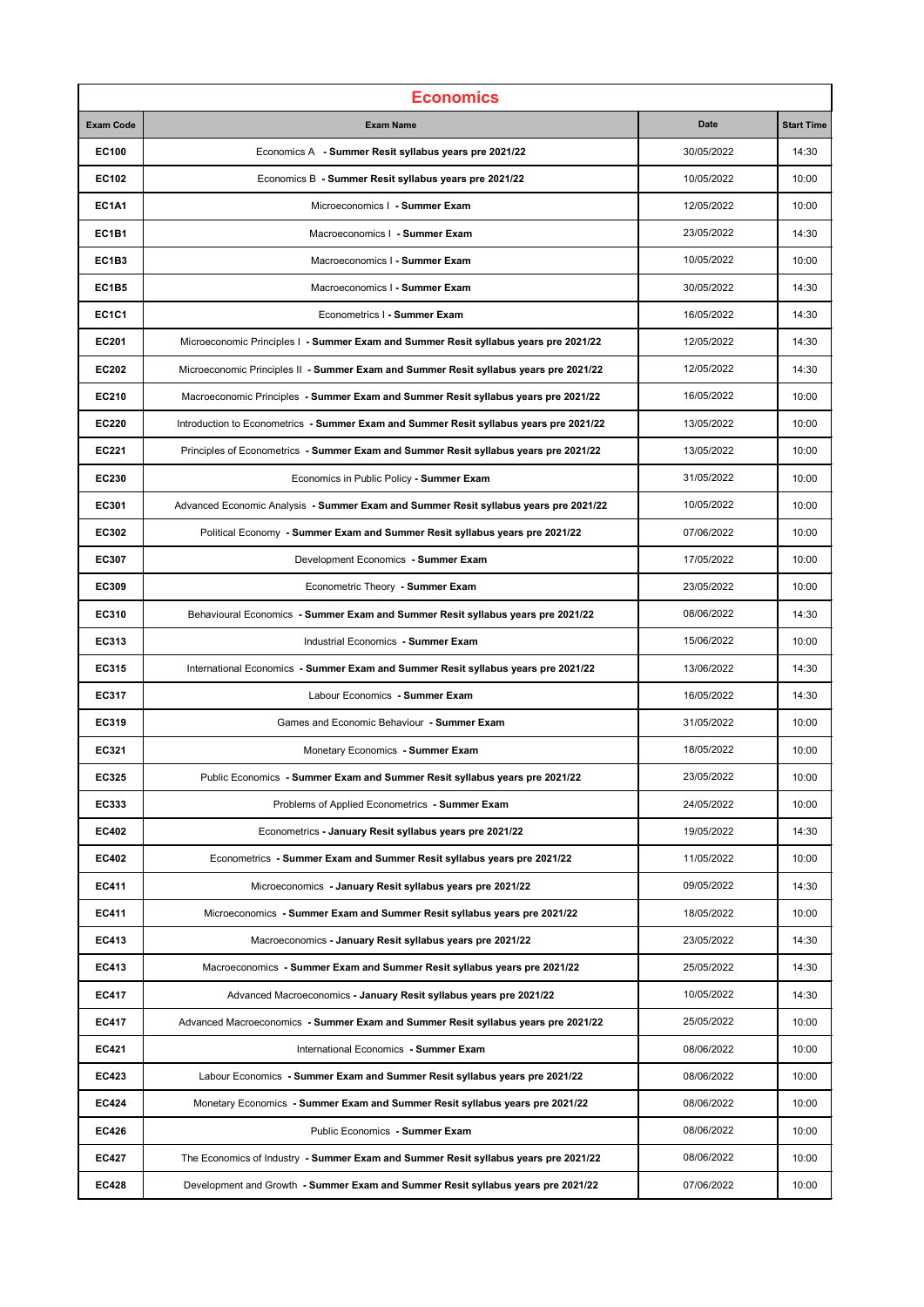| <b>EC453</b>                     | Political Economy - Summer Exam and Summer Resit syllabus years pre 2021/22                                       | 08/06/2022  | 10:00             |
|----------------------------------|-------------------------------------------------------------------------------------------------------------------|-------------|-------------------|
| <b>EC465</b>                     | Economic Growth, Development, and Capitalism in Historical Perspective - Summer Exam                              | 08/06/2022  | 10:00             |
| <b>EC475</b>                     | Quantitative Economics - Summer Exam                                                                              | 08/06/2022  | 10:00             |
| <b>EC476</b>                     | Contracts and Organisations - Summer Exam and Summer Resit syllabus years pre 2021/22                             | 06/06/2022  | 10:00             |
| <b>EC484</b>                     | Econometric Analysis - Summer Exam and Summer Resit syllabus years pre 2021/22                                    | 11/05/2022  | 14:30             |
| <b>EC485</b>                     | Further Topics in Econometrics - Summer Exam                                                                      | 08/06/2022  | 10:00             |
| <b>EC486</b>                     | Econometric Methods - Summer Exam                                                                                 | 19/05/2022  | 14:30             |
| <b>EC487</b>                     | Advanced Microeconomics - Summer Exam and Summer Resit syllabus years pre 2021/22                                 | 18/05/2022  | 10:00             |
| <b>EC4B5</b>                     | Macroeconomics for MSc F&E - Summer Exam                                                                          | 25/05/2022  | 14:30             |
| <b>EC518</b>                     | Topics in Advanced Econometrics for Research Students - Summer Exam                                               | 08/06/2022  | 10:00             |
| <b>EC534</b>                     | Public Economics for Research Students - Summer Exam                                                              | 10/05/2022  | 14:30             |
| <b>EC537</b>                     | Microeconomic Theory for Research Students - Summer Exam                                                          | 16/06/2022  | 10:00             |
|                                  | <b>Finance</b>                                                                                                    |             |                   |
| <b>Exam Code</b>                 | <b>Exam Name</b>                                                                                                  | <b>Date</b> | <b>Start Time</b> |
| <b>FM101</b>                     | Finance - Summer Exam and Summer Resit syllabus years pre 2021/22                                                 | 25/05/2022  | 10:00             |
| <b>FM212</b>                     | Principles of Finance - Summer Exam and Summer Resit syllabus years pre 2021/22                                   | 26/05/2022  | 10:00             |
| <b>FM213</b>                     | Principles of Finance - Summer Exam and Summer Resit syllabus years pre 2021/22                                   | 30/05/2022  | 10:00             |
| <b>FM300</b>                     | Corporate Finance, Investments and Financial Markets - Summer Exam and Summer Resit syllabus years<br>pre 2021/22 | 25/05/2022  | 10:00             |
| <b>FM320</b>                     | Quantitative Finance - Summer Exam and Summer Resit syllabus years pre 2021/22                                    | 19/05/2022  | 10:00             |
| <b>FM322</b>                     | Derivatives - Summer Exam                                                                                         | 19/05/2022  | 10:00             |
| <b>FM402</b>                     | Financial Risk Analysis - Summer Exam and Summer Resit syllabus years pre 2021/22                                 | 06/06/2022  | 10:00             |
| <b>FM403</b>                     | Management and Regulation of Risk - Summer Resit syllabus years pre 2021/22                                       | 12/05/2022  | 10:00             |
| <b>FM413</b>                     | Fixed Income Markets - Summer Exam and Summer Resit syllabus years pre 2021/22                                    | 26/05/2022  | 14:30             |
| <b>FM421</b>                     | Applied Corporate Finance - Summer Exam and Summer Resit syllabus years pre 2021/22                               | 20/05/2022  | 10:00             |
| <b>FM429</b>                     | Asset Markets A - Summer Exam and Summer Resit syllabus years pre 2021/22                                         | 13/05/2022  | 10:00             |
| <b>FM430</b>                     | Corporate Finance and Asset Markets - Summer Exam and Summer Resit syllabus years pre 2021/22                     | 13/05/2022  | 10:00             |
| <b>FM431L</b>                    | Corporate Finance A - Summer Exam                                                                                 | 13/05/2022  | 10:00             |
| <b>FM431M</b>                    | Corporate Finance A - Summer Exam and Summer Resit syllabus years pre 2021/22                                     | 13/05/2022  | 10:00             |
| <b>FM436</b>                     | Financial Economics - Summer Exam and Summer Resit syllabus years pre 2021/22                                     | 10/05/2022  | 14:30             |
| <b>FM437</b>                     | Financial Econometrics - Summer Exam                                                                              | 19/05/2022  | 14:30             |
| <b>FM441</b>                     | Derivatives - Summer Exam and Summer Resit syllabus years pre 2021/22                                             | 30/05/2022  | 10:00             |
| <b>FM442</b>                     | Quantitative Methods for Finance and Risk Analysis - Summer Exam and Summer Resit syllabus years<br>pre 2021/22   | 31/05/2022  | 10:00             |
| <b>FM445</b>                     | Portfolio Management - Summer Exam and Summer Resit syllabus years pre 2021/22                                    | 25/05/2022  | 14:30             |
| <b>FM447</b>                     | Global Financial Systems - Summer Exam and Summer Resit syllabus years pre 2021/22                                | 01/06/2022  | 10:00             |
| <b>FM472</b>                     | International Finance - Summer Exam and Summer Resit syllabus years pre 2021/22                                   | 27/05/2022  | 10:00             |
| <b>FM473B</b>                    | Finance I - January Resit syllabus years pre 2021/22                                                              | 24/05/2022  | 10:00             |
| <b>FM473L</b>                    | Financial Markets - Summer Exam and Summer Resit syllabus years pre 2021/22                                       | 24/05/2022  | 10:00             |
| <b>FM473M</b>                    | Financial Markets - Summer Exam and Summer Resit syllabus years pre 2021/22                                       | 24/05/2022  | 10:00             |
| <b>FM474L</b>                    | Managerial Finance - Summer Exam and Summer Resit syllabus years pre 2021/22                                      | 13/05/2022  | 10:00             |
| <b>FM474M</b>                    | Managerial Finance - Summer Exam                                                                                  | 13/05/2022  | 10:00             |
| <b>Geography and Environment</b> |                                                                                                                   |             |                   |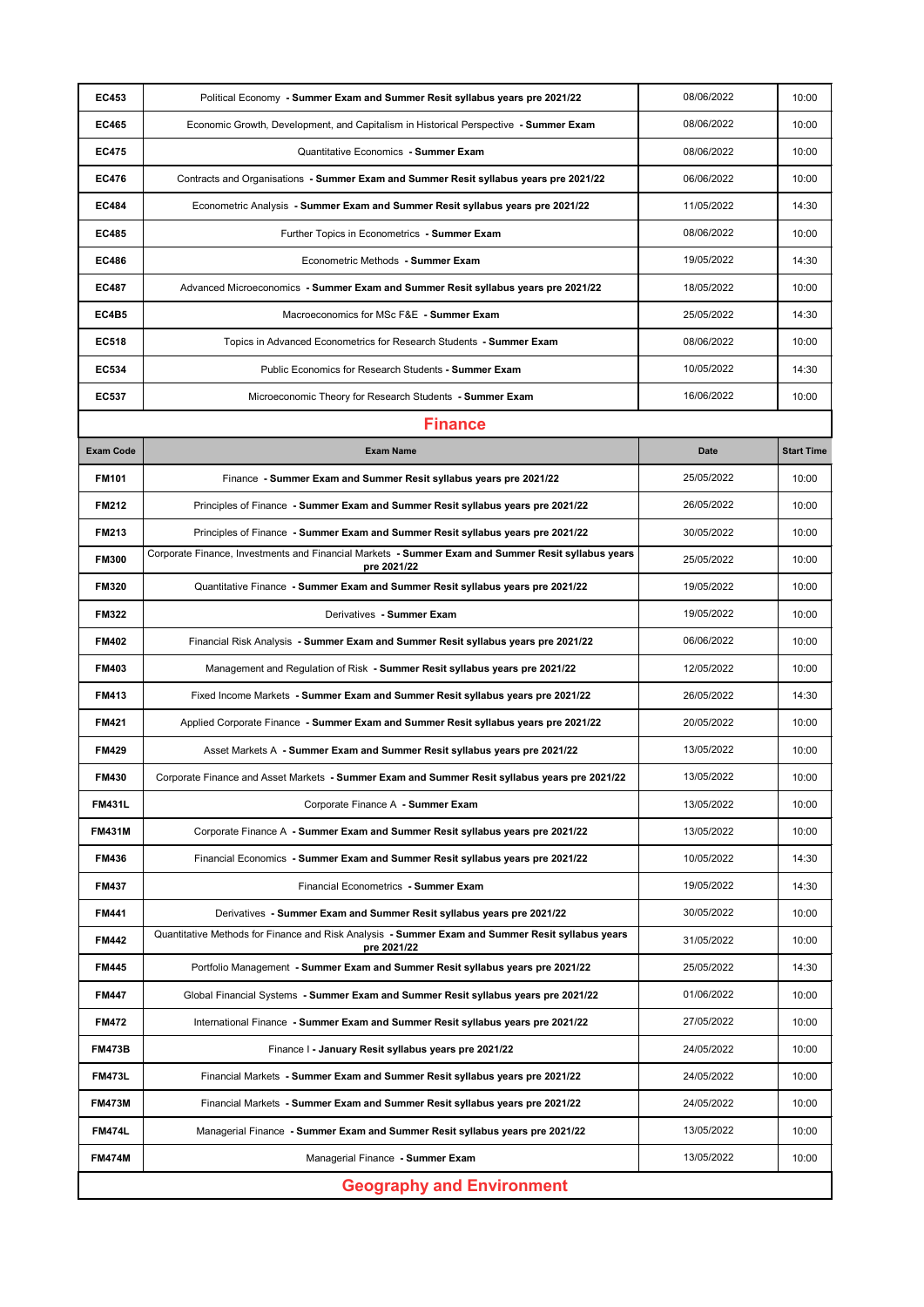| <b>Exam Code</b> | <b>Exam Name</b>                                                                                                            | <b>Date</b> | <b>Start Time</b> |
|------------------|-----------------------------------------------------------------------------------------------------------------------------|-------------|-------------------|
| <b>GY100</b>     | Introduction to Geography - Summer Exam                                                                                     | 31/05/2022  | 14:30             |
| <b>GY120</b>     | Environmental Change: Past, Present and Future - Summer Exam                                                                | 25/05/2022  | 10:00             |
| GY308            | The Economic Geography of Growth and Development - Summer Exam                                                              | 31/05/2022  | 14:30             |
| GY314            | The Economics of Housing Markets and Migration - Summer Exam                                                                | 25/05/2022  | 14:30             |
| <b>GY426</b>     | Environmental and Resource Economics - Summer Exam                                                                          | 19/05/2022  | 14:30             |
| <b>GY428</b>     | Applied Quantitative Methods - Summer Exam                                                                                  | 23/05/2022  | 10:00             |
| <b>GY447</b>     | The Economics of Regional and Urban Planning - Summer Exam                                                                  | 14/06/2022  | 10:00             |
| <b>GY457</b>     | Applied Urban and Regional Economics - Summer Exam                                                                          | 16/05/2022  | 14:30             |
| GY462            | Real Estate Finance - Summer Exam                                                                                           | 19/05/2022  | 14:30             |
|                  | <b>Government</b>                                                                                                           |             |                   |
| <b>Exam Code</b> | <b>Exam Name</b>                                                                                                            | <b>Date</b> | <b>Start Time</b> |
| <b>GV225</b>     | Public Choice and Politics - Summer Exam                                                                                    | 19/05/2022  | 14:30             |
| <b>GV325</b>     | Advanced Issues in Political Economy - Summer Exam                                                                          | 26/05/2022  | 10:00             |
| GV4C8            | Game Theory for Political Science - Summer Exam                                                                             | 16/06/2022  | 14:30             |
|                  | <b>Health Policy</b>                                                                                                        |             |                   |
| <b>Exam Code</b> | <b>Exam Name</b>                                                                                                            | <b>Date</b> | <b>Start Time</b> |
| <b>HP400</b>     | Financing Health Care - Summer Exam                                                                                         | 09/05/2022  | 14:30             |
| <b>HP401</b>     | Introduction to Health Policy and Politics - Summer Exam                                                                    | 11/05/2022  | 14:30             |
| <b>HP420</b>     | <b>Health Economics - Summer Exam</b>                                                                                       | 10/05/2022  | 14:30             |
| <b>HP421</b>     | Economic Analysis for Health Policy in Low- and Middle-Income Countries - Summer Exam                                       | 17/05/2022  | 14:30             |
| <b>HP423</b>     | Advanced Health Economics - Summer Exam                                                                                     | 13/06/2022  | 14:30             |
| <b>HP424</b>     | Pharmaceutical Economics and Policy - Summer Exam                                                                           | 16/05/2022  | 14:30             |
|                  | <b>International Development</b>                                                                                            |             |                   |
| <b>Exam Code</b> | <b>Exam Name</b>                                                                                                            | <b>Date</b> | <b>Start Time</b> |
| <b>DV400</b>     | Development: History, Theory and Policy - Summer Exam                                                                       | 23/05/2022  | 10:00             |
| <b>DV413</b>     | Environmental Problems and Development Interventions - Summer Exam                                                          | 26/05/2022  | 14:30             |
| <b>DV418</b>     | African Development - Summer Exam                                                                                           | 01/06/2022  | 14:30             |
| <b>DV431</b>     | Development Management - Summer Exam                                                                                        | 16/05/2022  | 10:00             |
| <b>DV433</b>     | The Informal Economy and Development - Summer Exam                                                                          | 31/05/2022  | 14:30             |
| <b>DV458</b>     | Key issues in Global Health and Development - January Resit syllabus years pre 2021/22                                      | 09/05/2022  | 14:30             |
| <b>DV480</b>     | Revolution and Development - Summer Exam                                                                                    | 27/05/2022  | 10:00             |
| <b>DV492</b>     | Economic Development Policy III: Government Policy Analysis - Summer Exam                                                   | 13/06/2022  | 14:30             |
|                  | <b>International History</b>                                                                                                |             |                   |
| <b>Exam Code</b> | <b>Exam Name</b>                                                                                                            | <b>Date</b> | <b>Start Time</b> |
| <b>HY113</b>     | From Empire to Independence: The Extra-European World in the Twentieth Century - Summer Exam                                | 12/05/2022  | 10:00             |
| <b>HY116</b>     | International Politics since 1914: Peace and War - Summer Exam                                                              | 16/05/2022  | 14:30             |
| <b>HY118</b>     | Faith, Power and Revolution: Europe and the Wider World, c.1500-c.1800 - Summer Exam                                        | 23/05/2022  | 14:30             |
| <b>HY120</b>     | Historical Approaches to the Modern World - Summer Exam                                                                     | 01/06/2022  | 14:30             |
| <b>HY200</b>     | The Rights of Man: the History of Human Rights Discourse from the Antigone to Amnesty International -<br><b>Summer Exam</b> | 14/06/2022  | 10:00             |
| <b>HY226</b>     | The Great War 1914-1918 - Summer Exam                                                                                       | 19/05/2022  | 14:30             |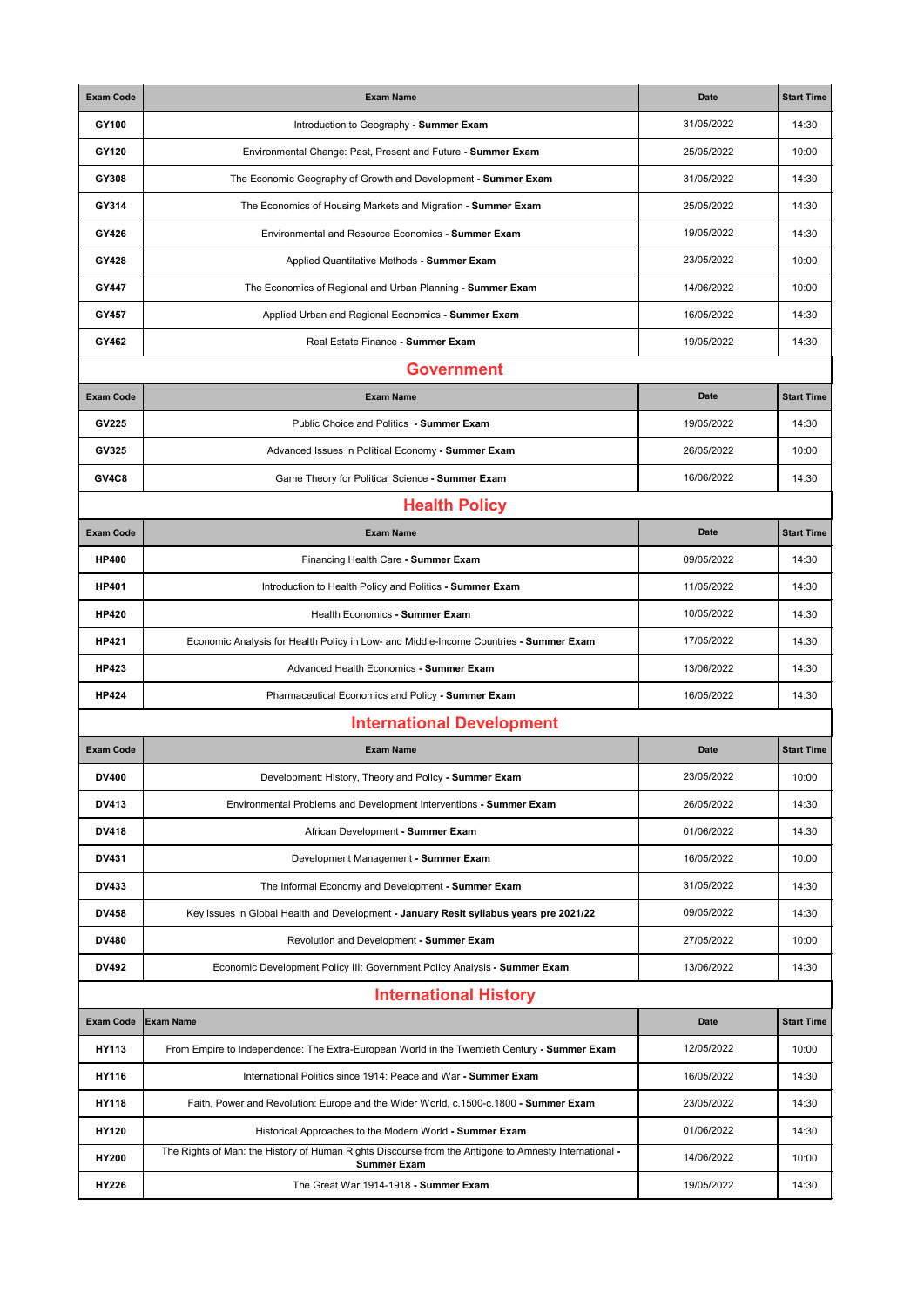| <b>HY232</b>     | War, Genocide and Nation Building. The History of South-Eastern Europe 1914-1990 - Summer Exam                             | 07/06/2022  | 14:30             |
|------------------|----------------------------------------------------------------------------------------------------------------------------|-------------|-------------------|
| HY235            | Modernity and the State in East Asia: China, Japan and Korea since 1840 - Summer Exam                                      | 25/05/2022  | 10:00             |
| <b>HY240</b>     | From Empire to Commonwealth: war, race and imperialism in British History, 1780 to the present day -<br><b>Summer Exam</b> | 15/06/2022  | 14:30             |
| <b>HY241</b>     | What is History? Methods and Debates - Summer Exam                                                                         | 23/05/2022  | 14:30             |
| <b>HY242</b>     | The Soviet Union: Domestic, International and Intellectual History - Summer Exam                                           | 16/06/2022  | 14:30             |
| <b>HY243</b>     | Islamic Empires, 1400 - 1800 - Summer Exam                                                                                 | 14/06/2022  | 14:30             |
| <b>HY311</b>     | Limited War During the Cold War Era: The US in Korea (1950-53) and Vietnam (1954-75) - Summer Exam                         | 27/05/2022  | 10:00             |
| <b>HY315</b>     | The European Enlightenment, c.1680-1799 - Summer Exam                                                                      | 07/06/2022  | 10:00             |
| <b>HY320</b>     | The Cold War Endgame - Summer Exam                                                                                         | 23/05/2022  | 14:30             |
| <b>HY322</b>     | Nazi Germany's War: Violence and Occupation in Europe, 1939-1945 - Summer Exam                                             | 25/05/2022  | 10:00             |
| <b>HY323</b>     | Travel, Pleasure and Politics: The European Grand Tour, 1670-1825 - Summer Exam                                            | 19/05/2022  | 14:30             |
| <b>HY327</b>     | The Anglo-American Special Relationship, 1939-89 - Summer Exam                                                             | 09/06/2022  | 10:00             |
| <b>HY328</b>     | The Arab-Israeli Conflict: Nationalism, Territory, Religion - Summer Exam                                                  | 24/05/2022  | 10:00             |
| <b>HY400</b>     | Crisis Decision-Making in War and Peace 1914-2003 - Summer Exam                                                            | 16/06/2022  | 10:00             |
| <b>HY411</b>     | European Integration in the Twentieth Century - Summer Exam                                                                | 01/06/2022  | 14:30             |
| <b>HY422</b>     | Presidents, Public Opinion, and Foreign Policy, from Roosevelt to Reagan, 1933-89 - Summer Exam                            | 19/05/2022  | 14:30             |
| <b>HY429</b>     | Anglo-American Relations from World War to Cold War, 1939-91 - Summer Exam                                                 | 09/06/2022  | 10:00             |
| <b>HY434</b>     | The Rise and Fall of Communism in Europe 1917-1990 - Summer Exam                                                           | 15/06/2022  | 14:30             |
| <b>HY461</b>     | East Asia in the Age of Imperialism, 1839-1945 - Summer Exam                                                               | 14/06/2022  | 10:00             |
| HY463            | The Origins of the Cold War, 1917-1962 - Summer Exam                                                                       | 19/05/2022  | 14:30             |
|                  |                                                                                                                            |             |                   |
| <b>HY469</b>     | Maps, History and Power: The Spaces and Cultures of the Past - Summer Exam                                                 | 13/06/2022  | 10:00             |
|                  | <b>International Relations</b>                                                                                             |             |                   |
| <b>Exam Code</b> | <b>Exam Name</b>                                                                                                           | <b>Date</b> | <b>Start Time</b> |
| <b>IR305</b>     | Strategic Aspects of International Relations - Summer Exam                                                                 | 30/05/2022  | 14:30             |
| <b>IR314</b>     | Southeast Asia: Intra-regional Politics and Security - Summer Exam                                                         | 26/05/2022  | 14:30             |
|                  | <b>Language Centre</b>                                                                                                     |             |                   |
| <b>Exam Code</b> | <b>Exam Name</b>                                                                                                           | <b>Date</b> | <b>Start Time</b> |
| <b>LN100</b>     | Russian Language and Society 3 (advanced) - Summer Exam                                                                    | 09/05/2022  | 10:00             |
| <b>LN101</b>     | Russian Language and Society 1 (beginner) - Summer Exam and Summer Resit syllabus years pre<br>2021/22                     | 09/05/2022  | 10:00             |
| <b>LN102</b>     | Russian Language and Society 2 (intermediate) - Summer Exam and Summer Resit syllabus years pre<br>2021/22                 | 09/05/2022  | 10:00             |
| <b>LN104</b>     | Mandarin Language and Society Level 1 (Beginner) - Summer Exam and Summer Resit syllabus years pre<br>2021/22              | 09/05/2022  | 10:00             |
| <b>LN110</b>     | German Language and Society 3 (advanced) - Summer Exam                                                                     | 09/05/2022  | 10:00             |
| <b>LN112</b>     | German Language and Society 2 (Intermediate) - Summer Exam                                                                 | 09/05/2022  | 10:00             |
| <b>LN120</b>     | Spanish Language and Society 3 (advanced) - Summer Exam                                                                    | 19/05/2022  | 14:30             |
| <b>LN121</b>     | Spanish Language and Society 1 (beginner) - Summer Exam                                                                    | 10/05/2022  | 10:00             |
| <b>LN122</b>     | Spanish Language and Society 2 (intermediate) - Summer Exam                                                                | 10/05/2022  | 10:00             |
| <b>LN130</b>     | French Language and Society 3 (advanced) - Summer Exam                                                                     | 10/05/2022  | 10:00             |
| <b>LN131</b>     | French Language and Society 1 (beginner) - Summer Exam                                                                     | 09/05/2022  | 10:00             |
| <b>LN132</b>     | French Language and Society 2 (intermediate) - Summer Exam                                                                 | 09/05/2022  | 10:00             |
| <b>LN140</b>     | Mandarin Language and Society 3 (Advanced) - Summer Exam                                                                   | 09/05/2022  | 10:00             |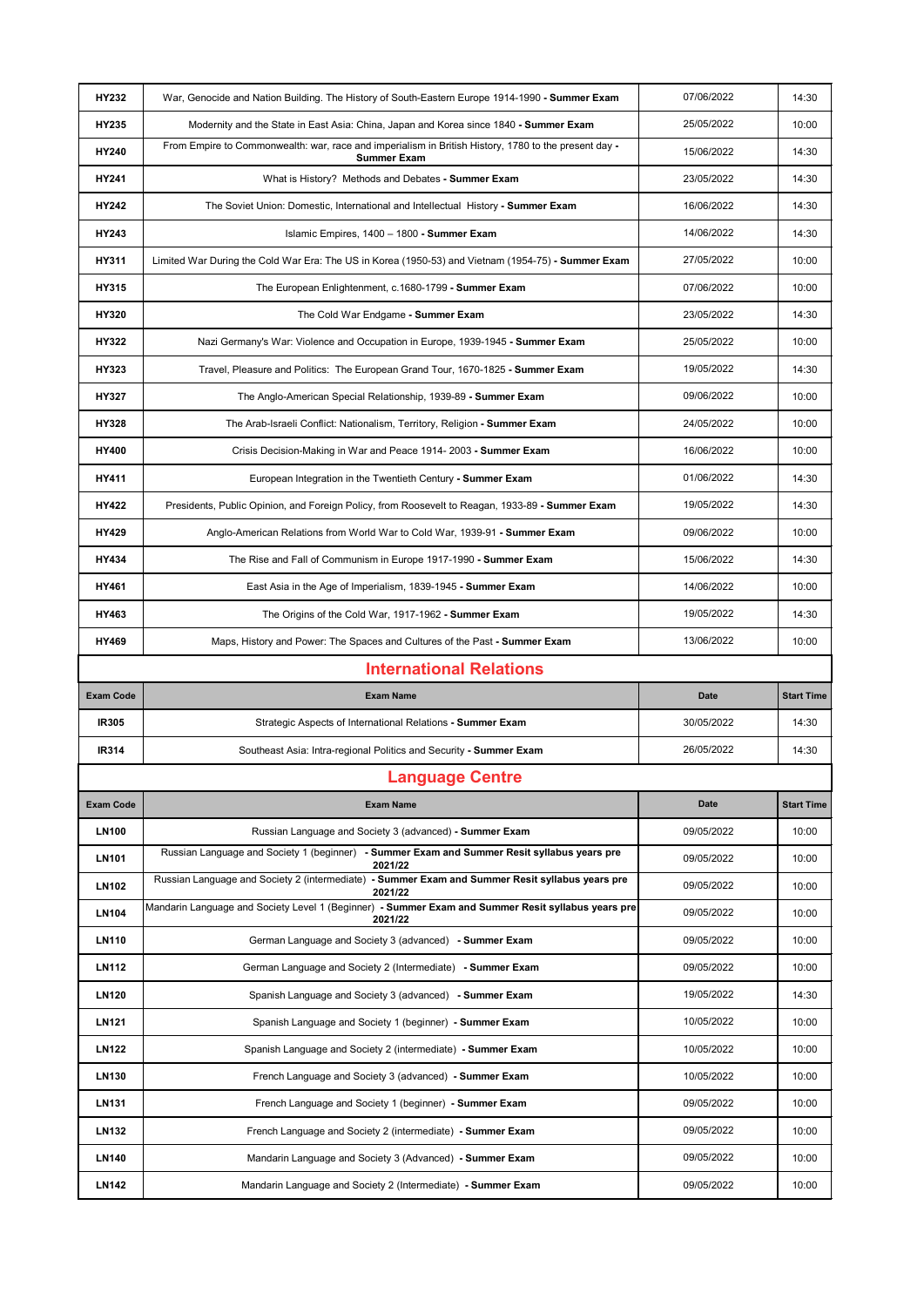| <b>LN200</b>     | Russian Language and Society 4 (proficiency) - Summer Exam                                                             | 09/05/2022  | 10:00             |
|------------------|------------------------------------------------------------------------------------------------------------------------|-------------|-------------------|
| <b>LN210</b>     | German Language and Society 4 (proficiency) - Summer Exam                                                              | 09/05/2022  | 10:00             |
| <b>LN220</b>     | Spanish Language and Society 4 (proficiency) - Summer Exam and Summer Resit syllabus years pre<br>2021/22              | 10/05/2022  | 10:00             |
| <b>LN230</b>     | French Language and Society 4 (proficiency) - Summer Exam                                                              | 11/05/2022  | 10:00             |
| <b>LN240</b>     | Mandarin Language and Society 4 (Proficiency) - Summer Exam                                                            | 10/05/2022  | 10:00             |
| <b>LN241</b>     | Mandarin for International Relations (Elementary) - Summer Exam                                                        | 10/05/2022  | 10:00             |
| <b>LN250</b>     | English Literature and Society - Summer Exam                                                                           | 11/05/2022  | 14:30             |
| <b>LN251</b>     | Comparative Literature and 20th Century Political History - Summer Exam and Summer Resit syllabus<br>years pre 2021/22 | 12/05/2022  | 10:00             |
| <b>LN252</b>     | Contemporary Literature and Global Society - Summer Exam and Summer Resit syllabus years pre<br>2021/22                | 11/05/2022  | 14:30             |
| <b>LN253</b>     | European Literature and Philosophy - Summer Exam and Summer Resit syllabus years pre 2021/22                           | 18/05/2022  | 10:00             |
| <b>LN254</b>     | Literature and Aspects of Ethics - Summer Exam                                                                         | 11/05/2022  | 14:30             |
| <b>LN320</b>     | Spanish Language and Society 5 (mastery) - Summer Exam                                                                 | 09/05/2022  | 10:00             |
| <b>LN330</b>     | French Language and Society 5 (mastery) - Summer Exam                                                                  | 09/05/2022  | 10:00             |
|                  | Law                                                                                                                    |             |                   |
| <b>Exam Code</b> | <b>Exam Name</b>                                                                                                       | <b>Date</b> | <b>Start Time</b> |
| <b>LL104</b>     | Law of Obligations - Summer Exam                                                                                       | 17/05/2022  | 10:00             |
| <b>LL105</b>     | Property I - Summer Exam                                                                                               | 11/05/2022  | 10:00             |
| <b>LL106</b>     | Public Law - Summer Exam                                                                                               | 09/05/2022  | 14:30             |
| <b>LL108</b>     | <b>Criminal Law - Summer Exam</b>                                                                                      | 20/05/2022  | 10:00             |
| <b>LL109</b>     | Introduction to the Legal System - Summer Exam                                                                         | 24/05/2022  | 10:00             |
| <b>LL468</b>     | European Human Rights Law - Summer Exam                                                                                | 24/05/2022  | 10:00             |
| <b>LL469</b>     | UK Human Rights Law - Summer Exam                                                                                      | 01/06/2022  | 10:00             |
| <b>LL475</b>     | Terrorism and the Rule of Law - Summer Exam                                                                            | 14/06/2022  | 10:00             |
| LL4A6            | Climate Change and International Law - Summer Exam                                                                     | 16/05/2022  | 14:30             |
| <b>LL4A8</b>     | International Law and the Use of Force - Summer Exam                                                                   | 23/05/2022  | 14:30             |
| <b>LL4A9</b>     | Law in War - Summer Exam                                                                                               | 27/05/2022  | 10:00             |
| <b>LL4AF</b>     | Principles of Global Competition Law - Summer Exam                                                                     | 20/05/2022  | 10:00             |
| <b>LL4AG</b>     | Competition Law, Technology and Intellectual Property - Summer Exam                                                    | 25/05/2022  | 14:30             |
| <b>LL4AH</b>     | Corporate Governance - Summer Exam                                                                                     | 24/05/2022  | 10:00             |
| LL4AJ            | Insolvency Law: Principles, Rescue and Reconstruction Processes - Summer Exam                                          | 31/05/2022  | 10:00             |
| LL4AK            | Insolvency Law: Company Liquidation and Stakeholder Interests - Summer Exam                                            | 06/06/2022  | 10:00             |
| <b>LL4AL</b>     | International Business Transactions: Commercial Litigation - Summer Exam                                               | 23/05/2022  | 14:30             |
| <b>LL4AM</b>     | International Business Transactions: Advanced Procedure and Tactics - Summer Exam                                      | 27/05/2022  | 10:00             |
| LL4AP            | International Business Transactions: Contracts and Property - Summer Exam                                              | 01/06/2022  | 14:30             |
| <b>LL4AQ</b>     | <b>Constitutional Theory - Summer Exam</b>                                                                             | 08/06/2022  | 10:00             |
| <b>LL4AR</b>     | International Criminal Law: Core Crimes and Concepts - Summer Exam                                                     | 01/06/2022  | 10:00             |
| <b>LL4AS</b>     | International Criminal Law: Prosecution and Practice - Summer Exam                                                     | 13/06/2022  | 10:00             |
| <b>LL4AT</b>     | Regulation: Strategies and Enforcement - Summer Exam                                                                   | 23/05/2022  | 14:30             |
| <b>LL4AV</b>     | International Economic Law and Development - Summer Exam                                                               | 06/06/2022  | 10:00             |
| LL4AX            | Selected Topics in International Human Rights Law - Summer Exam                                                        | 08/06/2022  | 10:00             |
| <b>LL4AY</b>     | International Tax Systems - Summer Exam                                                                                | 13/06/2022  | 10:00             |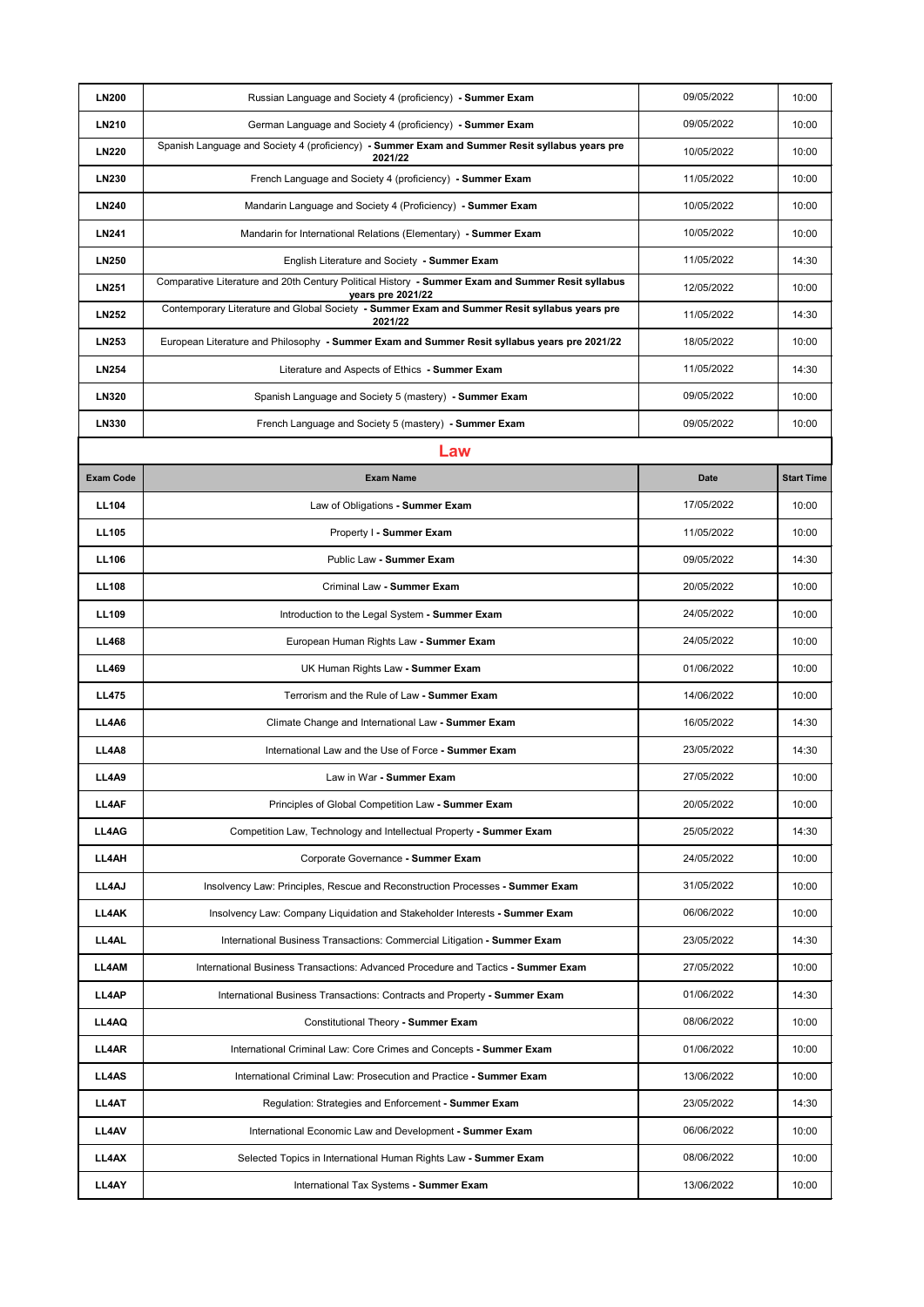| LL4B1            | Foundations of International Economic Law - Summer Exam                                            | 26/05/2022  | 10:00             |
|------------------|----------------------------------------------------------------------------------------------------|-------------|-------------------|
| LL4BA            | International Law and the Movement of Persons within States - Summer Exam                          | 25/05/2022  | 10:00             |
| LL4BB            | International Law and the Movement of Persons Between States - Summer Exam                         | 17/05/2022  | 14:30             |
| LL4BF            | International Financial Regulation - Summer Exam                                                   | 19/05/2022  | 14:30             |
| LL4BK            | Corporate Crime - Summer Exam                                                                      | 15/06/2022  | 10:00             |
| <b>LL4BL</b>     | Financial Crime - Summer Exam                                                                      | 07/06/2022  | 10:00             |
|                  |                                                                                                    |             |                   |
| LL4BP            | Current Issues in Intellectual and Cultural Property Law - Summer Resit syllabus years pre 2021/22 | 27/05/2022  | 10:00             |
| <b>LL4BQ</b>     | Trade Mark Law - Summer Exam                                                                       | 08/06/2022  | 10:00             |
| LL4BT            | Cultural Property and Heritage Law - Summer Exam                                                   | 10/06/2022  | 10:00             |
| <b>LL4BV</b>     | Transnational Environmental Law - Summer Exam                                                      | 27/05/2022  | 10:00             |
| <b>LL4C2</b>     | World Poverty and Human Rights - Summer Exam                                                       | 09/06/2022  | 10:00             |
| <b>LL4C5</b>     | Fundamentals of International Commercial Arbitration - Summer Exam                                 | 30/05/2022  | 10:00             |
| <b>LL4CB</b>     | Modern Legal History: Private Law and the Economy 1750-1950 - Summer Exam                          | 13/06/2022  | 10:00             |
| <b>LL4CF</b>     | UK Corporate Law - Summer Resit syllabus years pre 2021/22                                         | 27/05/2022  | 10:00             |
| LL4CJ            | Comparative Corporate Taxation - Summer Resit syllabus years pre 2021/22                           | 27/05/2022  | 10:00             |
| <b>LL4CL</b>     | Explaining Punishment: Philosophy, Political Economy, Sociology - Summer Exam                      | 30/05/2022  | 10:00             |
| LL4E6            | International Dispute Resolution: Courts and Tribunals - Summer Exam                               | 07/06/2022  | 10:00             |
| <b>LL4E7</b>     | <b>Investment Treaty Law - Summer Exam</b>                                                         | 09/06/2022  | 10:00             |
| <b>LL4F2</b>     | The Law and Practice of International Finance - Summer Exam                                        | 10/05/2022  | 14:30             |
| LL4F3            | Mergers, Acquisitions and Restructurings in Europe - Summer Exam                                   | 10/06/2022  | 10:00             |
| LL4F4            | Takeover Regulation in the UK and the US - Summer Resit syllabus years pre 2021/22                 | 27/05/2022  | 10:00             |
| <b>LL4G8</b>     | Law of Corporate Finance - Summer Exam                                                             | 17/05/2022  | 14:30             |
| LL4H4            | International Financial Law - Summer Exam                                                          | 11/05/2022  | 14:30             |
| LL4H8            | <b>Employment Law - Summer Exam</b>                                                                | 14/06/2022  | 10:00             |
| <b>LL4K7</b>     | Mental Health Law: The Criminal Context - Summer Exam                                              | 16/05/2022  | 10:00             |
| <b>LL4K9</b>     | European Capital Markets Law - Summer Resit syllabus years pre 2021/22                             | 25/05/2022  | 14:30             |
| LL4N6            | Principles of Copyright Law - Summer Exam                                                          | 31/05/2022  | 10:00             |
| <b>LL4S5</b>     | Piracy, Content and Ownership in the Information Society - Summer Exam                             | 06/06/2022  | 10:00             |
| <b>LL4Z1</b>     | <b>Business Taxation - Summer Exam</b>                                                             | 26/05/2022  | 10:00             |
| <b>LL4Z6</b>     | <b>Comparative Constitutional Law - Summer Exam</b>                                                | 31/05/2022  | 10:00             |
| <b>LL4Z7</b>     | <b>Comparative Constitutional Rights - Summer Exam</b>                                             | 19/05/2022  | 14:30             |
| <b>LL4Z9</b>     | Banking Law - Summer Exam                                                                          | 16/06/2022  | 14:30             |
|                  | <b>Management</b>                                                                                  |             |                   |
| <b>Exam Code</b> | <b>Exam Name</b>                                                                                   | <b>Date</b> | <b>Start Time</b> |
| <b>IS472</b>     | Global Strategy, Management and Information Systems - Summer Resit syllabus years pre 2021/22      | 07/06/2022  | 14:30             |
| <b>MG205</b>     | Econometrics: Theory and Applications - Summer Exam and Summer Resit syllabus years pre 2021/22    | 19/05/2022  | 14:30             |
| <b>MG206</b>     | Firms, Management and Competitive Advantage - Summer Exam                                          | 18/05/2022  | 14:30             |
| <b>MG207</b>     | Managerial Economics - Summer Exam and Summer Resit syllabus years pre 2021/22                     | 12/05/2022  | 10:00             |
| <b>MG210</b>     | Corporate Social Responsibility and International Labour Standards - Summer Exam                   | 01/06/2022  | 14:30             |
| <b>MG301</b>     | <b>Strategy - Summer Exam</b>                                                                      | 24/05/2022  | 14:30             |
| <b>MG302</b>     | Topics in Management Research - Summer Exam                                                        | 30/05/2022  | 10:00             |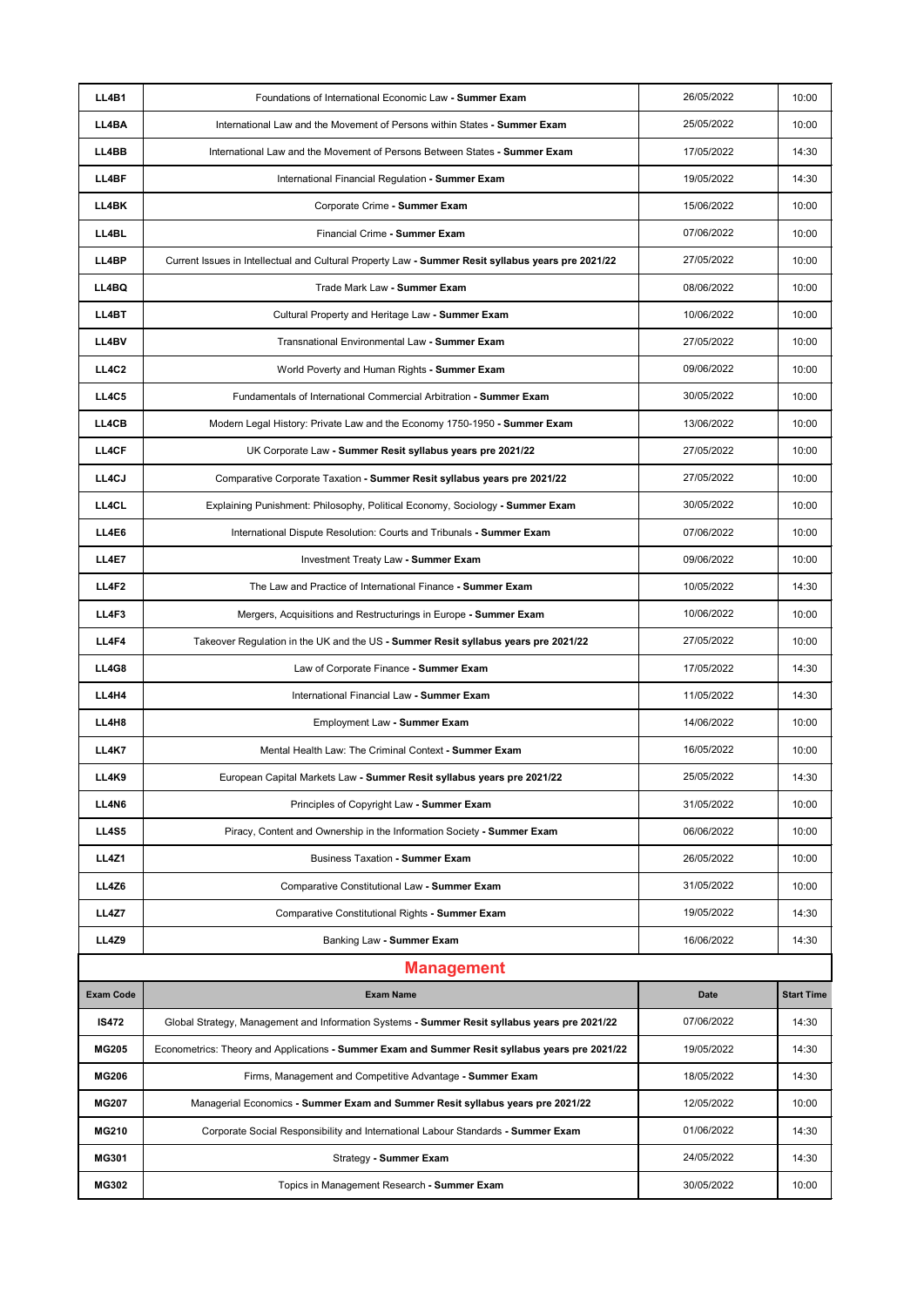| <b>MG401</b>     | Operations Management for Management Consultancy - Summer Exam                                                    | 10/05/2022  | 14:30             |
|------------------|-------------------------------------------------------------------------------------------------------------------|-------------|-------------------|
| <b>MG409</b>     | Auctions and Game Theory - Summer Exam                                                                            | 11/05/2022  | 10:00             |
| <b>MG411</b>     | Firms and Markets - Summer Exam                                                                                   | 23/05/2022  | 10:00             |
| <b>MG431</b>     | Managerial Economics - Summer Exam                                                                                | 01/06/2022  | 10:00             |
| <b>MG434</b>     | Organisational Behaviour - Summer Exam                                                                            | 12/05/2022  | 10:00             |
| <b>MG458</b>     | Foundations of Management I: Organisations and Management Theory - Summer Exam                                    | 16/05/2022  | 10:00             |
| <b>MG465</b>     | Managerial Economics for Master in Management Students - January Resit syllabus years pre 2021/22                 | 18/05/2022  | 14:30             |
| <b>MG472</b>     | Global Strategy, Management and Information Systems - Summer Exam                                                 | 07/06/2022  | 14:30             |
| <b>MG475</b>     | Organisational Theory - Summer Exam and Summer Resit syllabus years pre 2021/22                                   | 13/06/2022  | 14:30             |
| <b>MG480</b>     | Management of Human Resources: Strategies and Policy - Summer Exam and Summer Resit syllabus<br>years pre 2021/22 | 09/05/2022  | 14:30             |
| <b>MG481</b>     | Innovating Organisational Information Technology - Summer Exam                                                    | 10/06/2022  | 10:00             |
| <b>MG487</b>     | Innovation and Information Systems: Concepts and Perspectives - Summer Exam                                       | 13/06/2022  | 10:00             |
| MG4A3            | Incentives and Governance in Organisations - Summer Exam and Summer Resit syllabus years pre<br>2021/22           | 09/05/2022  | 14:30             |
| <b>MG4A5</b>     | The Analysis of Strategy A - Summer Exam and Summer Resit syllabus years pre 2021/22                              | 16/05/2022  | 14:30             |
| MG4A6            | The Analysis of Strategy B - Summer Exam and Summer Resit syllabus years pre 2021/22                              | 31/05/2022  | 10:00             |
| MG4A8            | Strategy for the Information Economy - Summer Exam and Summer Resit syllabus years pre 2021/22                    | 17/05/2022  | 14:30             |
| MG4A9            | Foundations of Business and Management for Human Resources - Summer Exam                                          | 11/05/2022  | 14:30             |
| MG4B1            | Corporate Strategy - Summer Exam                                                                                  | 27/05/2022  | 10:00             |
| MG4B6            | Design and Management of Organisations - Summer Exam and Summer Resit syllabus years pre 2021/22                  | 26/05/2022  | 10:00             |
| <b>MG4C2</b>     | Organisational Behaviour - Summer Exam and Summer Resit syllabus years pre 2021/22                                | 10/05/2022  | 14:30             |
| MG4E2            | Marketing Management - Summer Exam                                                                                |             |                   |
|                  |                                                                                                                   | 23/05/2022  | 10:00             |
| MG4F7            | Business Analysis - Summer resit syllabus years pre 2021/22                                                       | 23/05/2022  | 10:00             |
| MG4G4            | Topics in Management Research - Summer Exam                                                                       | 30/05/2022  | 10:00             |
|                  | <b>Mathematics</b>                                                                                                |             |                   |
| <b>Exam Code</b> | <b>Exam Name</b>                                                                                                  | <b>Date</b> | <b>Start Time</b> |
| <b>MA100</b>     | Mathematical Methods - Summer Exam and Summer Resit syllabus years pre 2021/22                                    | 17/05/2022  | 10:00             |
| <b>MA102</b>     | Mathematical Proof and Analysis - Summer Exam and Summer Resit syllabus years pre 2021/22                         | 24/05/2022  | 14:30             |
| <b>MA103</b>     | Introduction to Abstract Mathematics - Summer Exam and Summer Resit syllabus years pre 2021/22                    | 24/05/2022  | 14:30             |
| <b>MA203</b>     | Real Analysis - Summer Exam and Summer Resit syllabus years pre 2021/22                                           | 17/05/2022  | 14:30             |
| <b>MA207</b>     | Further Quantitative Methods (Mathematics) - Summer Exam and Summer Resit syllabus years pre<br>2021/22           | 30/05/2022  | 14:30             |
| <b>MA208</b>     | Optimisation Theory - Summer Exam and Summer Resit syllabus years pre 2021/22                                     | 31/05/2022  | 10:00             |
| <b>MA209</b>     | Differential Equations - Summer Exam and Summer Resit syllabus years pre 2021/22                                  | 06/06/2022  | 10:00             |
| <b>MA210</b>     | Discrete Mathematics - Summer Exam and Summer Resit syllabus years pre 2021/22                                    | 26/05/2022  | 10:00             |
| <b>MA211</b>     | Algebra and Number Theory - Summer Exam and Summer Resit syllabus years pre 2021/22                               | 27/05/2022  | 10:00             |
| <b>MA212</b>     | Further Mathematical Methods - Summer Exam and Summer Resit syllabus years pre 2021/22                            | 10/05/2022  | 14:30             |
| <b>MA214</b>     | Algorithms and Data Structures - Summer Exam                                                                      | 25/05/2022  | 10:00             |
| <b>MA231</b>     | Operational Research Methods - Summer Exam                                                                        | 01/06/2022  | 10:00             |
| <b>MA300</b>     | Game Theory - Summer Exam and Summer Resit syllabus years pre 2021/22                                             | 09/05/2022  | 14:30             |
| <b>MA301</b>     | Game Theory I - Summer Exam and Summer Resit syllabus years pre 2021/22                                           | 09/05/2022  | 14:30             |
| <b>MA314</b>     | Algorithms and Programming - Summer Resit syllabus years pre 2021/22                                              | 25/05/2022  | 10:00             |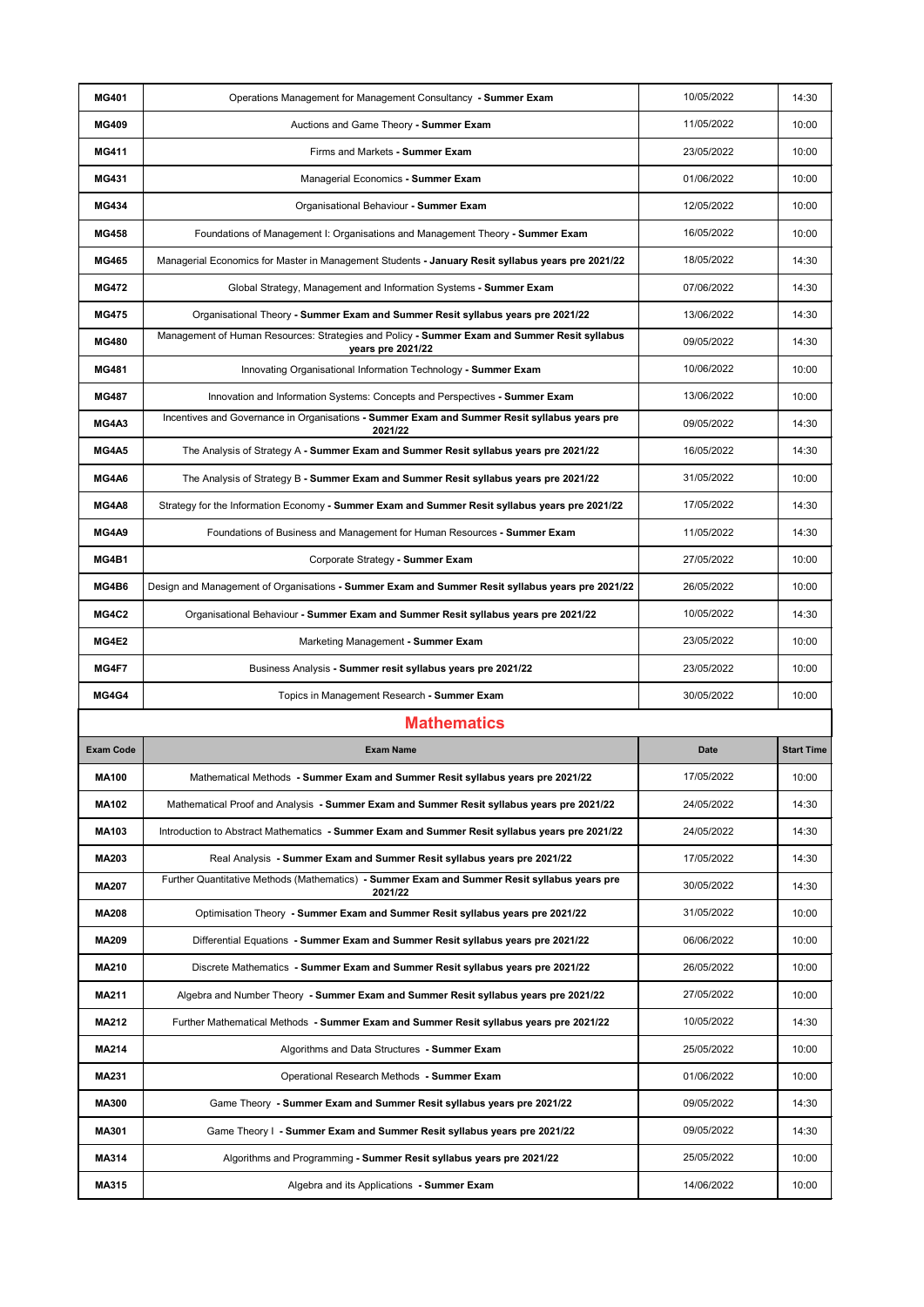| <b>MA316</b>     | Graph Theory - Summer Exam                                                                                                                                                | 19/05/2022  | 14:30             |
|------------------|---------------------------------------------------------------------------------------------------------------------------------------------------------------------------|-------------|-------------------|
| <b>MA317</b>     | Complex Analysis - Summer Exam                                                                                                                                            | 07/06/2022  | 10:00             |
| <b>MA318</b>     | History of Mathematics in Finance and Economics - Summer Exam                                                                                                             | 19/05/2022  | 14:30             |
| <b>MA319</b>     | Partial Differential Equations - Summer Exam                                                                                                                              | 27/05/2022  | 10:00             |
| <b>MA320</b>     | Mathematics of Networks - Summer Exam                                                                                                                                     | 01/06/2022  | 10:00             |
| <b>MA321</b>     | Measure Theoretic Probability - Summer Exam and Summer Resit syllabus years pre 2021/22                                                                                   | 09/05/2022  | 10:00             |
| <b>MA322</b>     | Mathematics of Finance and Valuation - Summer Exam and Summer Resit syllabus years pre 2021/22                                                                            | 17/05/2022  | 14:30             |
| <b>MA333</b>     | Optimisation for Machine Learning - Summer Exam                                                                                                                           | 30/05/2022  | 10:00             |
| <b>MA402</b>     | Game Theory I - Summer Exam and Summer Resit syllabus years pre 2021/22                                                                                                   | 09/05/2022  | 14:30             |
| <b>MA407</b>     | Algorithms and Computation - Summer Exam and Summer Resit syllabus years pre 2021/22                                                                                      | 16/06/2022  | 10:00             |
| <b>MA408</b>     | Discrete Mathematics and Graph Theory - Summer Exam                                                                                                                       | 30/05/2022  | 10:00             |
| <b>MA409</b>     | Continuous Time Optimisation - Summer Exam and Summer Resit syllabus years pre 2021/22                                                                                    | 25/05/2022  | 10:00             |
| <b>MA411</b>     | Probability and Measure - Summer Exam and Summer Resit syllabus years pre 2021/22                                                                                         | 27/05/2022  | 10:00             |
| <b>MA415</b>     | The Mathematics of the Black and Scholes Theory - Summer Exam and Summer Resit syllabus years pre<br>2021/22                                                              | 19/05/2022  | 14:30             |
| <b>MA416</b>     | The Foundations of Interest Rate and Credit Risk Theory - Summer Exam and Summer Resit syllabus<br>years pre 2021/22                                                      | 01/06/2022  | 14:30             |
| <b>MA420</b>     | Quantifying Risk and Modelling Alternative Markets - Summer Exam and Summer Resit syllabus years pre<br>2021/22                                                           | 23/05/2022  | 14:30             |
| <b>MA421</b>     | Advanced Algorithms - Summer Exam                                                                                                                                         | 23/05/2022  | 14:30             |
| <b>MA423</b>     | Fundamentals of Operations Research - Summer Exam and Summer Resit syllabus years pre 2021/22                                                                             | 15/06/2022  | 10:00             |
| <b>MA427</b>     | Mathematical Optimisation - Summer Exam and Summer Resit syllabus years pre 2021/22                                                                                       | 08/06/2022  | 14:30             |
| <b>MA428</b>     | Combinatorial Optimisation - Summer Exam and Summer Resit syllabus years pre 2021/22                                                                                      | 17/05/2022  | 14:30             |
| <b>MA429</b>     | Algorithmic Techniques for Data Mining - Summer Exam                                                                                                                      | 19/05/2022  | 14:30             |
| <b>MA431</b>     | Advanced Topics in Operations Research and Applicable Mathematics - Summer Exam                                                                                           | 15/06/2022  | 10:00             |
| <b>MA433</b>     | Mathematics of Networks - Summer Exam                                                                                                                                     | 01/06/2022  | 10:00             |
| <b>MA434</b>     | Algorithmic Game Theory - Summer Exam and Summer Resit syllabus years pre 2021/22                                                                                         | 26/05/2022  | 10:00             |
|                  | <b>Media and Communications</b>                                                                                                                                           |             |                   |
| <b>Exam Code</b> | <b>Exam Name</b>                                                                                                                                                          | <b>Date</b> | <b>Start Time</b> |
| MC4M1<br>(MY464) | Methods of Research in Media & Communications (including Qualitative & Quantitative Analysis) - January<br>resit syllabus years pre 2021/22                               | 18/05/2022  | 14:30             |
| MC4M2<br>(MY452) | Advanced Methods of Research in Media & Communications (including Qualitative & Quantitative Analysis) -<br><b>Summer Exam</b>                                            | 19/05/2022  | 10:00             |
| MC4M7<br>(MY452) | Methods of Research in Media & Communications (including Qualitative Analysis & Applied Regression<br>Analysis) - Summer Exam and Summer Resit syllabus years pre 2021/22 | 19/05/2022  | 10:00             |
|                  | <b>Methodology</b>                                                                                                                                                        |             |                   |
| <b>Exam Code</b> | <b>Exam Name</b>                                                                                                                                                          | <b>Date</b> | <b>Start Time</b> |
| <b>MY451L</b>    | Introduction to Quantitative Analysis - Summer Exam and Summer Resit syllabus years pre 2021/22                                                                           | 18/05/2022  | 14:30             |
| <b>MY451M</b>    | Introduction to Quantitative Analysis - Summer Exam and Summer Resit syllabus years pre 2021/22                                                                           | 18/05/2022  | 14:30             |
| <b>MY452L</b>    | Applied Regression Analysis - Summer Exam and Summer Resit syllabus years pre 2021/22                                                                                     | 19/05/2022  | 10:00             |
| <b>MY452M</b>    | Applied Regression Analysis - Summer Exam and Summer Resit syllabus years pre 2021/22                                                                                     | 19/05/2022  | 10:00             |
| <b>MY455</b>     | Multivariate Analysis and Measurement - Summer Exam and Summer Resit syllabus years pre 2021/22                                                                           | 31/05/2022  | 10:00             |
| <b>MY456</b>     | Survey Methodology - Summer Exam                                                                                                                                          | 01/06/2022  | 14:30             |
| <b>MY457</b>     | Causal Inference for Observational and Experimental Studies - Summer Exam and Summer Resit syllabus<br>years pre 2021/22                                                  | 15/06/2022  | 14:30             |
| MY4M1<br>(MY451) | Foundations of Social Research 1 - Summer Exam                                                                                                                            | 18/05/2022  | 14:30             |
| MY4M2<br>(MY452) | Foundations of Social Research 2 - Summer Exam and Summer Resit syllabus years pre 2021/22                                                                                | 19/05/2022  | 10:00             |
| <b>MY551L</b>    | Introduction to Quantitative Analysis - Summer Exam                                                                                                                       | 18/05/2022  | 14:30             |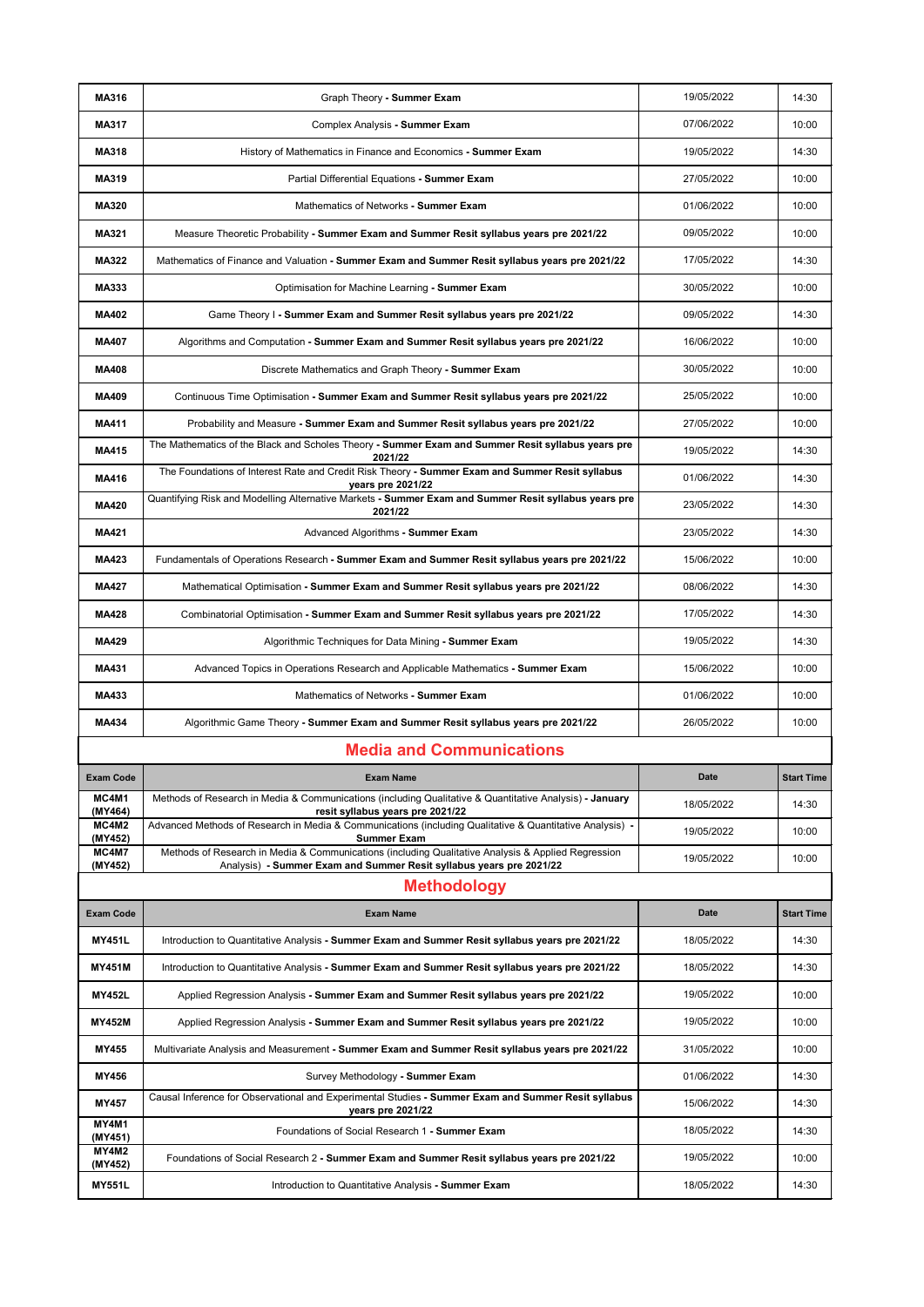| <b>MY551M</b>           | Introduction to Quantitative Analysis - Summer Exam and Summer Resit syllabus years pre 2021/22                                                    | 18/05/2022  | 14:30             |  |  |
|-------------------------|----------------------------------------------------------------------------------------------------------------------------------------------------|-------------|-------------------|--|--|
| <b>MY552L</b>           | Applied Regression Analysis - Summer Exam and Summer Resit syllabus years pre 2021/22                                                              | 19/05/2022  | 10:00             |  |  |
| <b>MY552M</b>           | Applied Regression Analysis - Summer Exam                                                                                                          | 19/05/2022  | 10:00             |  |  |
|                         |                                                                                                                                                    |             |                   |  |  |
|                         | <b>Philosophy, Logic and Scientific Method</b>                                                                                                     |             |                   |  |  |
| <b>Exam Code</b>        | <b>Exam Name</b>                                                                                                                                   | <b>Date</b> | <b>Start Time</b> |  |  |
| <b>PH112</b>            | Intermediate Logic and Probability - Summer Exam                                                                                                   | 20/05/2022  | 10:00             |  |  |
| <b>PH201</b>            | Philosophy of Science - Summer Exam                                                                                                                | 17/05/2022  | 14:30             |  |  |
| <b>PH203</b>            | Philosophy of the Social Sciences - Summer Exam                                                                                                    | 24/05/2022  | 10:00             |  |  |
| <b>PH223</b>            | Mind and Metaphysics - Summer Exam                                                                                                                 | 01/06/2022  | 14:30             |  |  |
| <b>PH225</b>            | Business and Organisational Ethics - Summer Exam                                                                                                   | 07/06/2022  | 10:00             |  |  |
| <b>PH301</b>            | Rationality and Choice - Summer Exam                                                                                                               | 23/05/2022  | 14:30             |  |  |
| <b>PH311</b>            | Philosophy of Economics - Summer Exam                                                                                                              | 10/06/2022  | 10:00             |  |  |
| <b>PH400</b>            | Philosophy of Science - Summer Exam                                                                                                                | 17/05/2022  | 14:30             |  |  |
| <b>PH405</b>            | Philosophy of the Social Sciences - Summer Exam                                                                                                    | 19/05/2022  | 14:30             |  |  |
| <b>PH413</b>            | Philosophy of Economics - Summer Exam                                                                                                              | 10/06/2022  | 10:00             |  |  |
| <b>PH425</b>            | Business and Organisational Ethics - Summer Exam                                                                                                   | 14/06/2022  | 14:30             |  |  |
| <b>PH456</b>            | Rationality and Choice - Summer Exam                                                                                                               | 23/05/2022  | 14:30             |  |  |
| <b>PH502</b>            | Reasoning and Logic - Summer Exam                                                                                                                  | 20/05/2022  | 10:00             |  |  |
|                         | <b>Psychological and Behavioural Science</b>                                                                                                       |             |                   |  |  |
| <b>Exam Code</b>        | <b>Exam Name</b>                                                                                                                                   | <b>Date</b> | <b>Start Time</b> |  |  |
| <b>PB101</b>            | Foundations of Psychological Science - Summer Exam                                                                                                 | 27/05/2022  | 10:00             |  |  |
| <b>PB130</b>            | Statistics and Research Methods for Psychological and Behavioural Science - Summer Exam                                                            | 01/06/2022  | 14:30             |  |  |
| <b>PB411</b><br>(MY465) | Methods for Social Psychology Research: Qualitative and Quantitative Methods - January resit syllabus<br>years pre 2021/22                         | 19/05/2022  | 14:30             |  |  |
| <b>PB414</b><br>(MY452) | Advanced Methods for Social Psychology Research: Qualitative and Quantitative Methods - Summer Exam<br>and Summer Resit syllabus years pre 2021/22 | 19/05/2022  | 10:00             |  |  |
| <b>PS4A5</b><br>(MY465) | Methods for Social Psychology Research: Qualitative and Quantitative Methods - January resit syllabus<br>years pre 2021/22                         | 19/05/2022  | 14:30             |  |  |
|                         | <b>Public Policy</b>                                                                                                                               |             |                   |  |  |
| <b>Exam Code</b>        | <b>Exam Name</b>                                                                                                                                   | <b>Date</b> | <b>Start Time</b> |  |  |
| <b>PP410</b>            | Public Economics for Public Policy - Summer Exam                                                                                                   | 23/05/2022  | 10:00             |  |  |
| <b>PP419</b>            | Advanced Empirical Methods for Policy Analysis - January resit syllabus years pre 2021/22                                                          | 19/05/2022  | 14:30             |  |  |
| <b>PP440</b>            | Micro and Macro Economics (for Public Policy) - Summer Exam and Summer Resit syllabus years pre<br>2021/22                                         | 09/05/2022  | 14:30             |  |  |
| <b>PP454</b>            | Development Economics - Summer Exam and Summer Resit syllabus years pre 2021/22                                                                    | 07/06/2022  | 10:00             |  |  |
| <b>PP455</b>            | Quantitative Approaches and Policy Analysis - Summer Exam and Summer Resit syllabus years pre<br>2021/22                                           | 26/05/2022  | 14:30             |  |  |
|                         | <b>Sociology</b>                                                                                                                                   |             |                   |  |  |
| <b>Exam Code</b>        | <b>Exam Name</b>                                                                                                                                   | <b>Date</b> | <b>Start Time</b> |  |  |
| <b>SO100</b>            | Key Concepts: Introduction to Social Theory - Summer Exam                                                                                          | 23/05/2022  | 10:00             |  |  |
| <b>SO110</b>            | Power, Inequality, and Difference: Contemporary Themes in Sociology - Summer Exam                                                                  | 18/05/2022  | 10:00             |  |  |
| SO <sub>201</sub>       | Key Concepts: Advanced Social Theory - Summer Exam                                                                                                 | 27/05/2022  | 10:00             |  |  |
| SO <sub>203</sub>       | Political Sociology - Summer Exam                                                                                                                  | 17/05/2022  | 14:30             |  |  |
| SO236                   | Urban Society - Summer Exam                                                                                                                        | 16/05/2022  | 10:00             |  |  |
| <b>SO310</b>            | The Sociology of Elites - Summer Exam                                                                                                              | 26/05/2022  | 14:30             |  |  |
| <b>SO407</b>            | Politics and Society - Summer Exam                                                                                                                 | 07/06/2022  | 14:30             |  |  |
|                         |                                                                                                                                                    |             |                   |  |  |